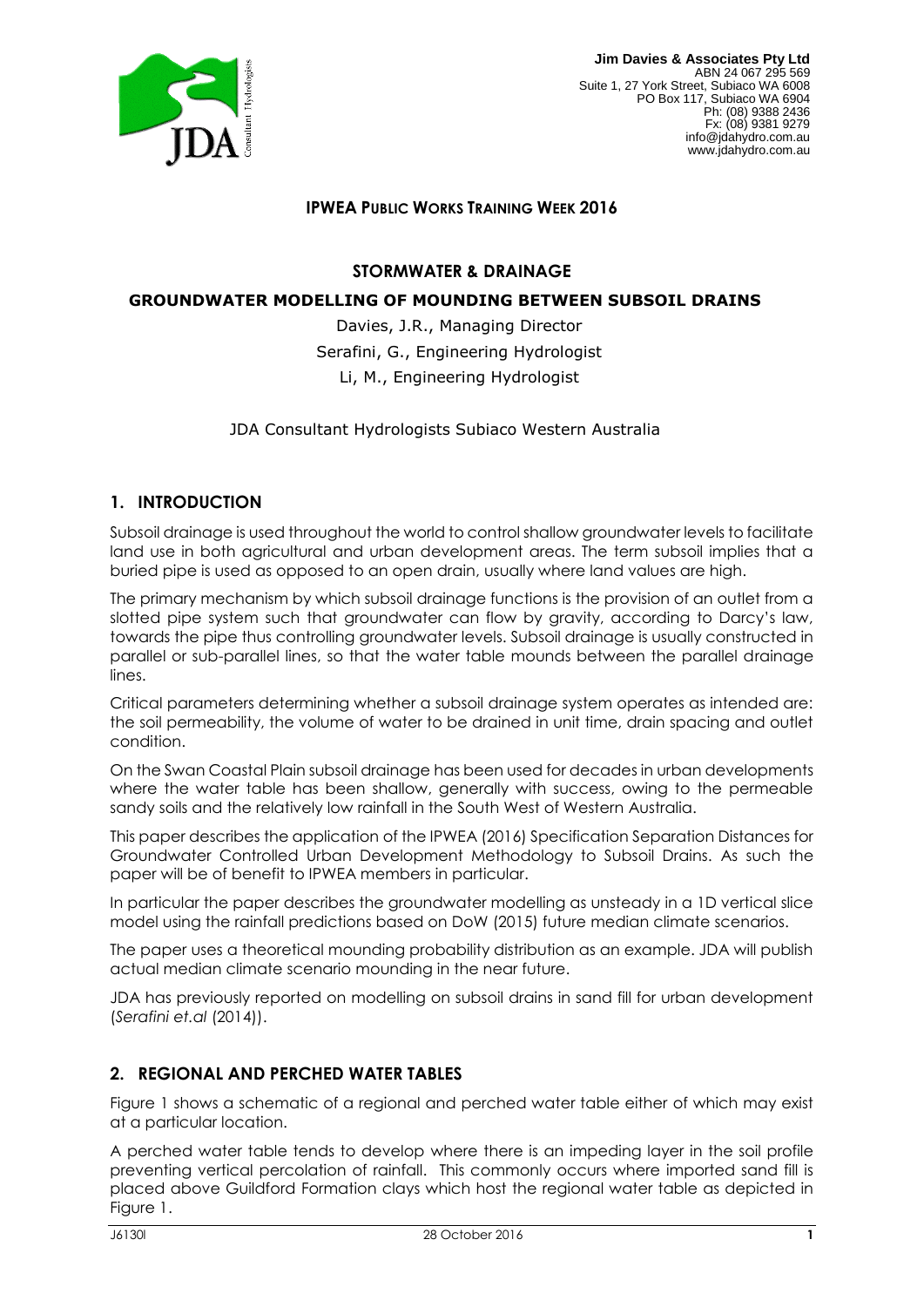



**Figure 1: Schematics of Regional and Perched Water Table (Serafini et.al (2014))**

The mounding of the water table associated with rainfall recharge is illustrated in Figure 1 and the height of this mound at mid drain spacing is crucial for determining fill requirements for urban development.

The height of this mounding depends on the soil parameters as well as the climate scenario.

The focus of this paper is the choice of climate scenario.

Figure 2 shows a flow chart for application of the method presented in this paper.



**Figure 2: Flow Chart of IPWEA (2016) Climate Scenario Modelling**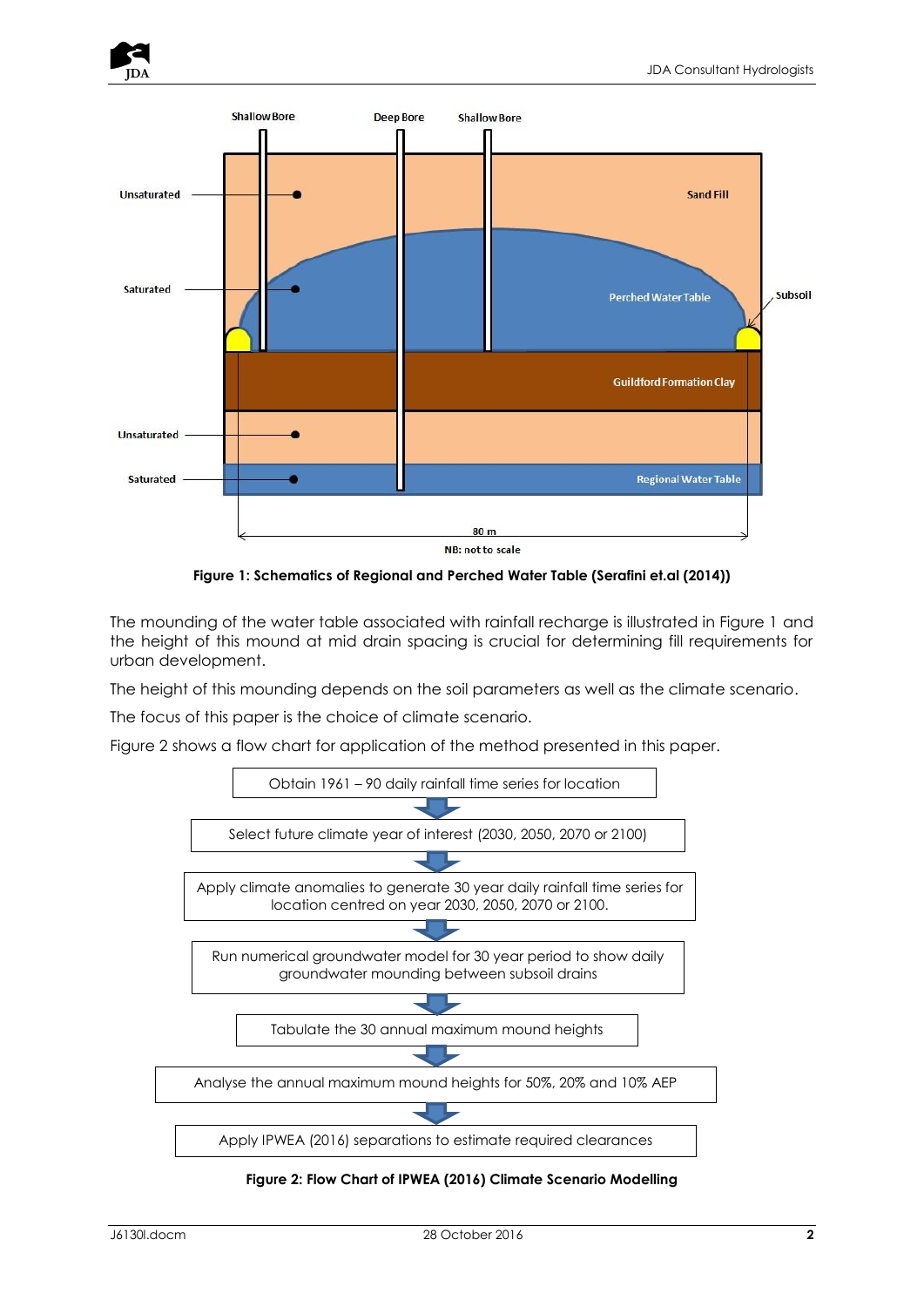

## **3. FUTURE CLIMATE PROJECTIONS FOR WESTERN AUSTRALIA**

DoW (2015) describes the importance of standardising future climate scenarios used for modelling water resources in WA noting that since 1970's south west Western Australia has experienced declining rainfalls and general circulation models (GCMS) suggest that this trend will continue into the 21<sup>st</sup> Century.

In 2013 the Department of Water developed standard climate scenarios for 5 broad climatic regions across WA to enable consistent application of climate projections.

The climate scenarios are reported using anomalies – the average change in climatic variable for a future period compared to the baseline period. The period 1961 to 1990 has been adopted as the baseline period for WA.

DoW (2015) analysed 12 GCMS with 4 emissions scenarios resulting in 48 scenarios.

These were ranked in terms of percentage change to rainfall from the baseline period (1961 to 90) through to 2100. All 48 scenarios indicated a reduction in rainfall to 2100 from the baseline period for South West WA.

The regional average change in annual rainfall for the south west to 2030 relative to baseline period is -14%, -5% and -2% for the dry, median and wet scenarios respectively. For the south west to 2100 relative to the baseline period the average change in annual rainfall is -47%, -17% and -7% for the dry, median and wet scenarios respectively.

The dry, median and wet scenarios are approximately the  $10<sup>th</sup>$ , 50<sup>th</sup> and 90<sup>th</sup> percentiles of the 48 scenarios modelled to 2100.

For the period to 2030 the reductions in mean annual rainfall relative to the baseline period of 14, 5 and 2% (dry, median and wet respectively) are spatial averages over the south west, which typically increase from near 0% inland to a maximum (>than the average) in the south west corner of the state.

Figure 3 shows box and whisker plots from DoW (2015) for the wet, median and dry scenarios through to 2100 for Perth Airport.



**Figure 3: Box and whisker plots of annual rainfall for historical periods and climate scenarios for 2030 (mean showed by dot); and scenarios at Perth Airport, projected mean annual rainfall to 2100 for the wet, median and dry scenarios (DoW, 2015)**

Figure 3 shows median rainfall 1961 to 1990 of approximately 760 mm/yr declining to 700 mm/yr by 2030 (8% reduction) relative to baseline, and declining to 550 mm by 2100 (28% reduction).

Time series of 30 year projections of rainfall can be obtained from DoW based on baseline data 1961 to 90 by incorporating monthly anomalies (DoW, 2015).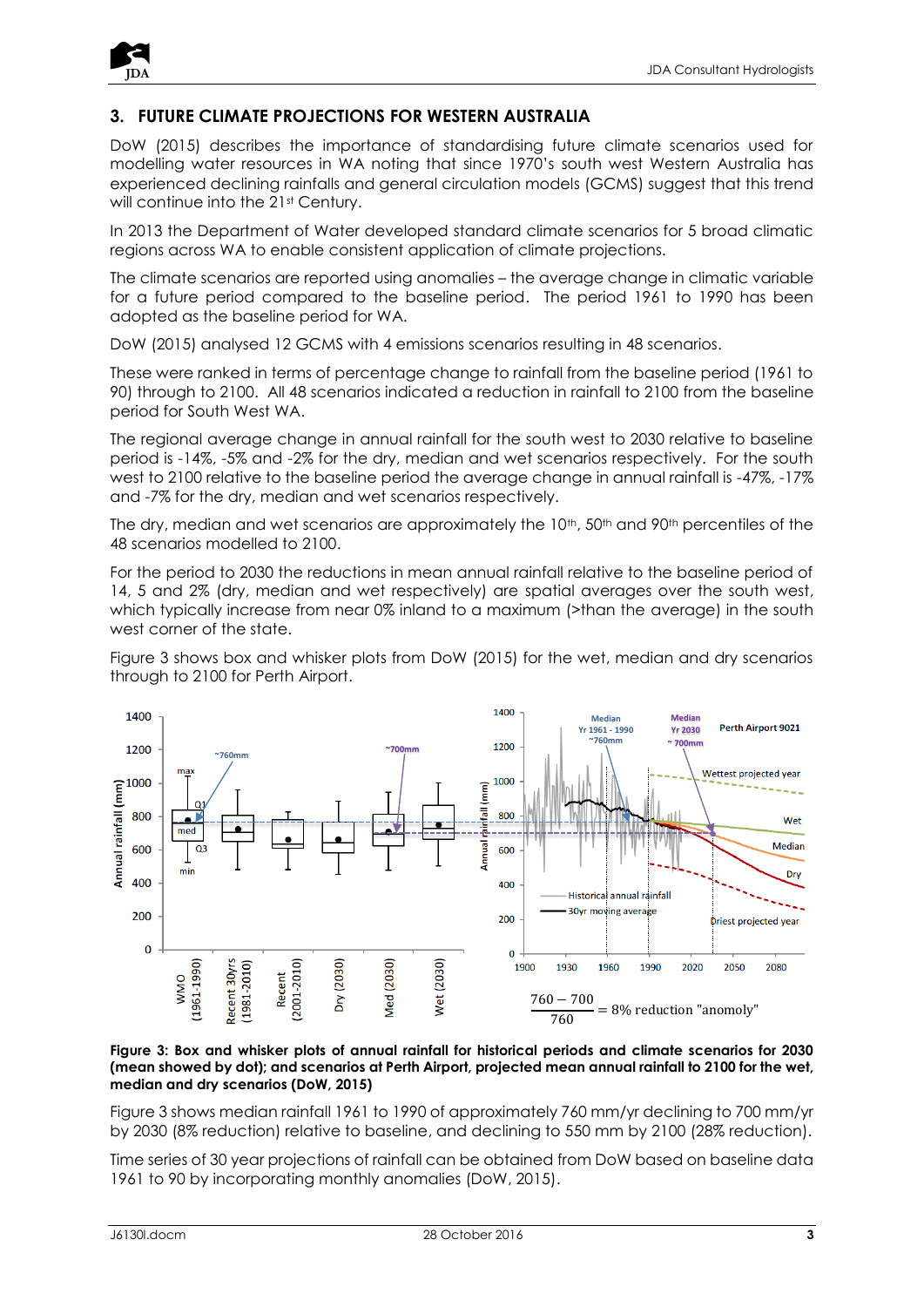

DoW (2015) recommends which climate scenario to use for water resource applications based on uncertainty and risk management.

Figure 4 shows that for south west WA if the range in climate projections is unlikely to be significant to the outcome of the planning, then use of the median climate projections should underpin the modelling.



**Figure 4: Department framework used to select an approach to incorporate climate in water allocation planning (DoW, 2015)**

On this basis IPWEA (2016) adopted the median climate scenario as described below.

#### **4. IPWEA (2016) SPECIFICATION SEPARATIONS DISTANCES FOR GROUNDWATER CONTROLLED URBAN DEVELOPMENT**

For unsteady groundwater modelling of water table mounding between subsoil drains, IPWEA (2016) recommends application of a 30 year daily time-step rainfall record should be used as described in DoW (2015), see above.

JDA is currently resourcing this median rainfall projection for several locations in south west WA area for application of the IPWEA (2016) methodology.

The 30 year rainfall simulations of subsoil drain mid space groundwater mounding will result in 30 annual maxima values which can be subjected to annual maxima frequency analysis using a suitable probability distribution such as normal, lognormal, log Pearson III etc.

Table 1 and Figure 5 show an annual maximum analysis of a theoretical series generated by JDA with 30 data points with mean 1.0m and 0.3m standard deviation fitted to the Log Pearson III distribution by method of moments.

The fitted distribution can then be used to assess mound heights associated with various annual exceedance probabilities (AEP's), see Table 2.

From Table 2 it can be seen that AEP's between 10 and 50% are recommended by IPWEA (2016) for estimating water table mounding for different infrastructure requirements.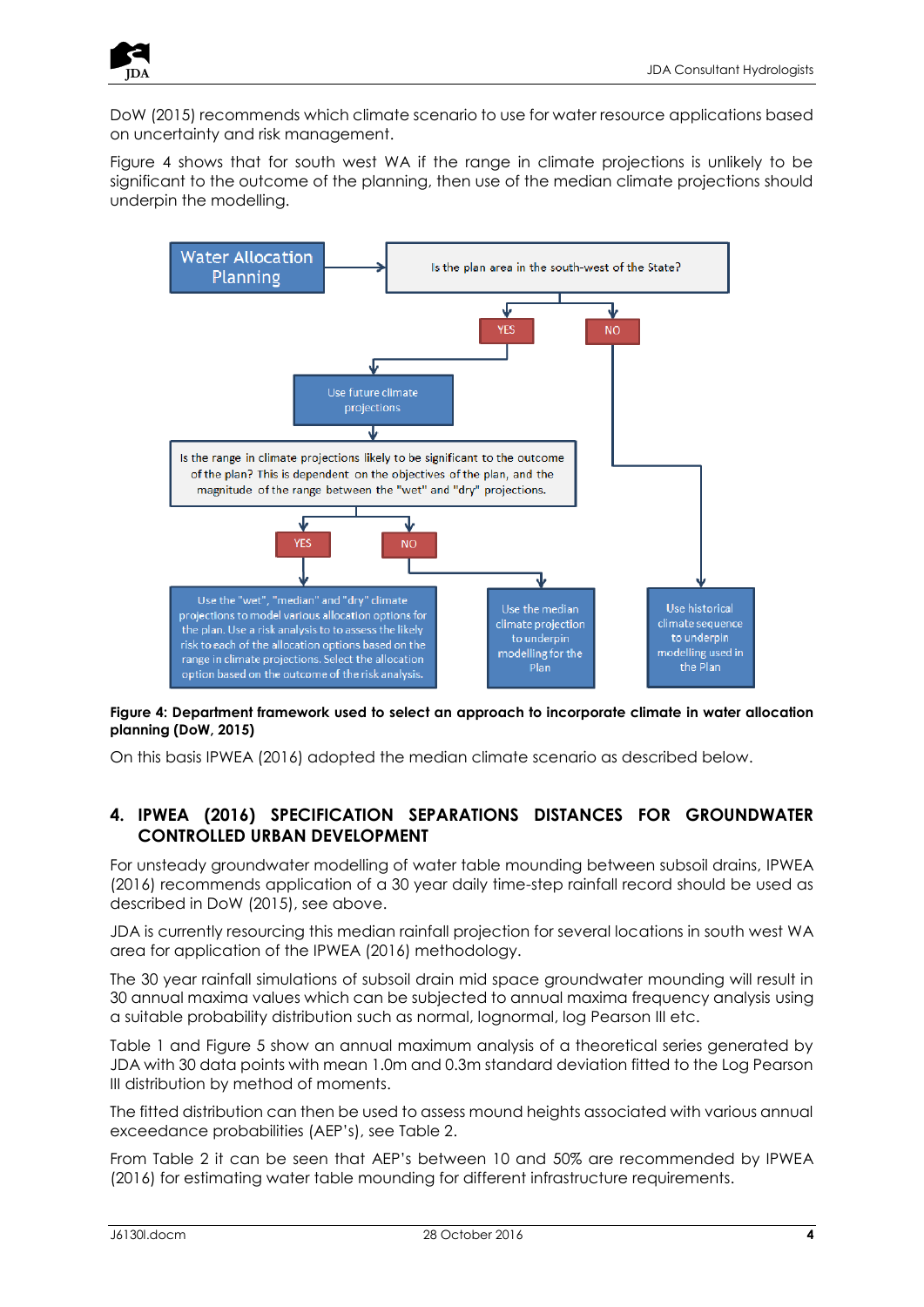

| Rank           | Mound (m) | Rank | Mound (m) |
|----------------|-----------|------|-----------|
| 1              | 1.84      | 16   | 0.92      |
| $\overline{2}$ | 1.54      | 17   | 0.92      |
| 3              | 1.46      | 18   | 0.90      |
| 4              | 1.41      | 19   | 0.87      |
| 5              | 1.28      | 20   | 0.86      |
| 6              | 1.22      | 21   | 0.80      |
| 7              | 1.19      | 22   | 0.68      |
| 8              | 1.14      | 23   | 0.67      |
| 9              | 1.04      | 24   | 0.67      |
| 10             | 1.03      | 25   | 0.62      |
| 11             | 0.99      | 26   | 0.61      |
| 12             | 0.98      | 27   | 0.60      |
| 13             | 0.96      | 28   | 0.48      |
| 14             | 0.93      | 29   | 0.36      |
| 15             | 0.92      | 30   | 0.17      |

**TABLE 1: 30 Theoretical Groundwater Mounding with Mean 1.0m and 0.3m Standard Deviation**



**Figure 5: Annual Maxima Analysis of 30 year Mound Peaks**

Figure 5 shows that the 10%, 20% and 50% AEP groundwater mounds are 1.37m, 1.26m and 0.97m respectively.

Table 1 shows the 30 theoretical mounds with mean 1.0 and 0.3m standard deviation that generated by JDA from largest to smallest. 10%, 20% and 50% AEP groundwater mounds are directly calculated as 0.92m (50<sup>th</sup> percentile), 1.19m (80<sup>th</sup> percentile) and 1.42m (90<sup>th</sup>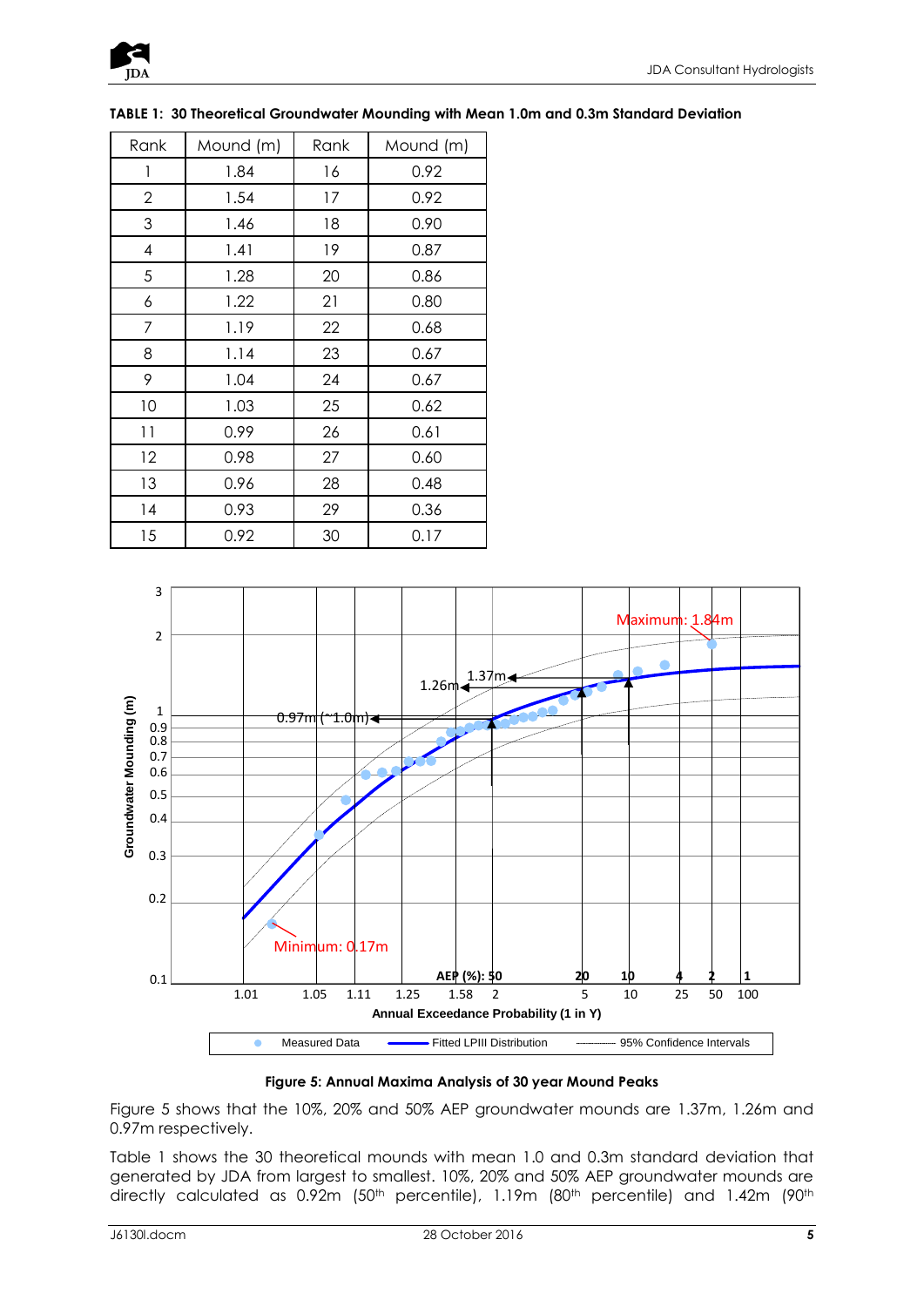

percentile). Note that these results are calculated without fitting the Log Pearson III distribution so slight difference is expected. This ranking method is considered an alternative method to frequency analysis of the data.

# **5. INFRASTUCTURE SEPARATION DISTANCES**

Based on the theoretical 30 year annual maxima to 2030 described above. Figure 6 shows the separation distance schematically. Note that separation is defined from ground surface to the groundwater mound (phreatic surface), not from ground surface to subsoil drain inverts.



#### **Figure 6: Separation for 2030 Median Climate Scenario of Turfed Open Space: Sport Function and Local Catchment**

Table 2 summarises the infrastructure separation requirements based on IPWEA (2016).

|  |  |  |  | TABLE 2: IPWEA (2016) SPECIFICATIONS |
|--|--|--|--|--------------------------------------|
|--|--|--|--|--------------------------------------|

| <b>INFRASTRUCTURE</b>                                | <b>AEP</b><br><b>MOUNDING</b><br>'%) | <b>SEPARATION</b><br><b>CRITERIA</b><br>(mm) | <b>AEP</b><br><b>MOUNDING</b><br>(m) | <b>SEPARATION</b><br>(mm) |  |  |
|------------------------------------------------------|--------------------------------------|----------------------------------------------|--------------------------------------|---------------------------|--|--|
| <b>Drainage (infiltration systems &amp; devices)</b> |                                      |                                              |                                      |                           |  |  |
| Underground                                          | 50                                   | Ω                                            | 1.0                                  | 0                         |  |  |
| Surface                                              | 50                                   | 300                                          | 1.0                                  | 300                       |  |  |
| <b>Private Gardens</b>                               |                                      |                                              |                                      |                           |  |  |
| Residential lots 400 to 800 m <sup>2</sup>           | 50                                   | Note 1                                       | 1.0                                  | 300                       |  |  |
| Residential lots <400 m2                             | 50                                   | Note 2                                       | 1.0                                  | 150                       |  |  |
| <b>Public Open Spaces (Turfed)</b>                   |                                      |                                              |                                      |                           |  |  |
| Sport                                                |                                      |                                              |                                      |                           |  |  |
| Local                                                | 50                                   | Note 3                                       | 1.0                                  | $300*$                    |  |  |
| Neighbourhood                                        | 20                                   | Note 3                                       | 1.26                                 | 300*                      |  |  |
| <b>District</b>                                      | 20                                   | Note 3                                       | 1.26                                 | 300*                      |  |  |
| Regional                                             | 10                                   | Note 3                                       | 1.37                                 | $300*$                    |  |  |

Notes:

- 1. 300mm of coarse sand applied to anticipated garden areas in the rear of lots above the 50% AEP mound.
- 2. 150mm of coarse sand applied to anticipated garden areas in the rear of lots above the 50% AEP mound.

3. Refer Table 3.

4. \* assuming Coarse Sand